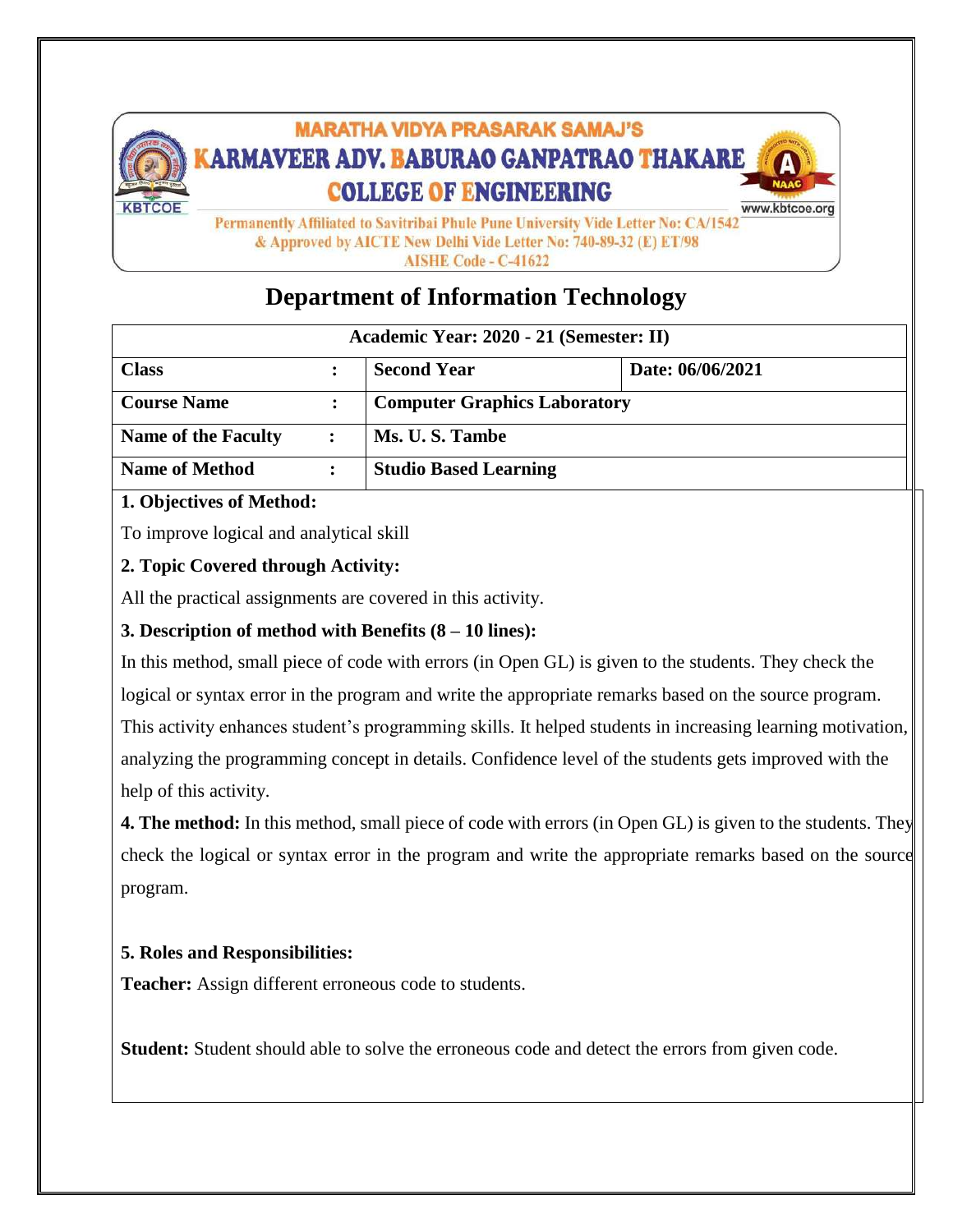### **6. Assessment Tools & Rubrics:**

| Sr.<br><b>No</b> | Name of<br><b>Method</b>         | <b>Evaluation</b><br><b>Criteria</b> | Max.<br><b>Score</b> | <b>Excellent</b><br>(100%)                                             | Satisfactory<br>(60%)                                                        | Poor (20%)                                   |
|------------------|----------------------------------|--------------------------------------|----------------------|------------------------------------------------------------------------|------------------------------------------------------------------------------|----------------------------------------------|
|                  | Studio-                          | <b>Error</b><br>detection            | 10                   | Syntactical<br>٠<br>error<br>Logical error<br>$\bullet$<br>Remark<br>٠ | Syntactical<br>$\bullet$<br>error<br>Logical<br>$\bullet$<br>error<br>Remark | Syntactical error<br>Logical error<br>Remark |
| 1.               | <b>based</b><br>Learning         | <b>Assessment</b>                    | 10                   | 100%<br>$\bullet$<br>correct<br>answers                                | 40% to 60<br>$\bullet$<br>% correct<br>answers                               | Below 40% correct<br>$\bullet$<br>answers    |
|                  | (Peer<br>Code<br><b>Review</b> ) | <b>Timely</b><br>completion          | 5                    | Completion<br>٠<br>within given<br>time                                | Completion<br>$\bullet$<br>with 5<br>minutes<br>delay                        | Late completion                              |

### **7. Evaluation Sheet:**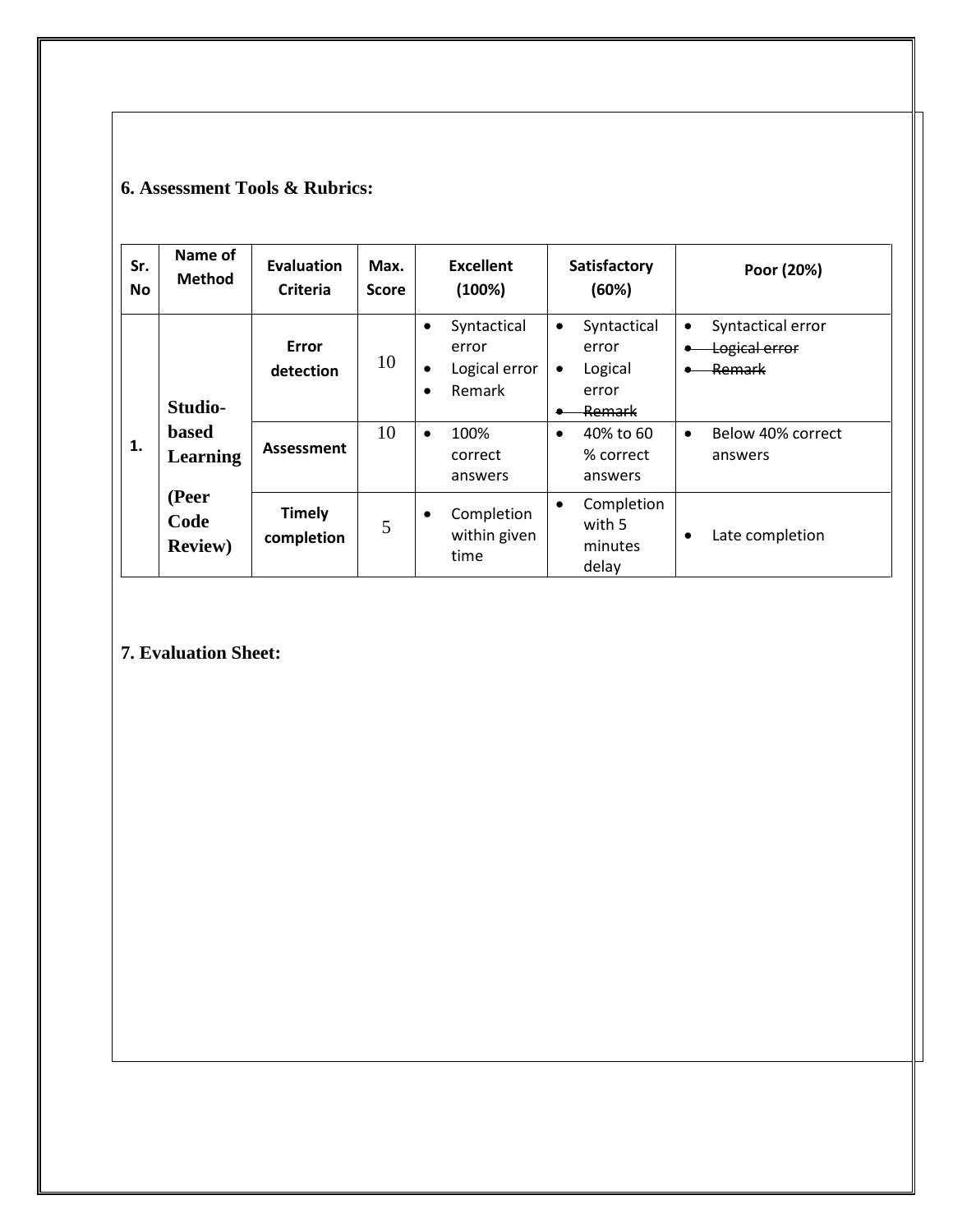

### MARATHA VIDYA PRASARAK BAMA PS ARMAVEER ADV. ABURAO GANPATRAO HAKARE

#### COLLEGE F NGINEERING



## **Department of Information Technology**

Academic Year: 2020-21 **Class SE** Sem-II

#### **Subject: Computer Graphics Innovative Method:Studio Based Learning**

Objectives of Activity: To improve logical and analytical skills

#### PO's mapped:

PO1: Engineering knowledge: An ability to apply knowledge of mathematics including discrete mathematics as well as probability and statistics, science, and computing in core IT solutions.

PO2. Problem analysis: An ability to identify and define a problem and provide a systematic solution with the help of conducting experiments, as well as analyzing and interpreting the data.

PO3. Design/development of solutions: An ability to design, implement, and evaluate a software or embedded system, component, or process to meet desired needs within realistic constraints.

PO12: Life-long Learning: Recognize the need for, and have the preparation and ability to engage in independent and life-long learning in the broadest context of technological change

#### **Activity Description:**

Programming code is assigned to students. They have to find out the errors from the code and correct it.

#### Rules of activity:

1. Students should detect error, mentioned it and write correct code.

2. 20 minutes for each student for the activity

pso1: An ability to apply knowledge of mothematics basic computing fundamentals and problem solving<br>strategies to provide effective IT solutions

| Roll No             |                                                 |                                  |                                   |                                    |                        |       |
|---------------------|-------------------------------------------------|----------------------------------|-----------------------------------|------------------------------------|------------------------|-------|
|                     | Name of Student                                 | Eror<br><b>Detection</b><br>(10) | Assesment(1)<br>$\left( 0\right)$ | Timely<br><b>Submission</b><br>(5) | Total<br>Marks<br>(25) | Sign. |
| 1                   | PRAJWAL SATISH AHER                             | $\circ$                          | $\circ$                           | $\circ$                            | 24                     |       |
| 涳                   | PRASAD RAMCHANDRA AHER                          | $\bigcap$                        | $\circ$                           |                                    | w                      |       |
| 3                   | SHREYA RAVINDRA BACHHAV                         | 10                               | $\overline{O}$                    | 5                                  | 25                     |       |
| 4                   | SHRUTIKA MAHENDRA BADGUJAR                      | 10                               | I D                               | $\mathsf{s}$                       | 25                     |       |
| $\overline{5}$      | NEHA RAVINDRA BAGUL                             | 10                               | 0                                 |                                    | 20                     |       |
| 6                   | PRACHI GANESH BHAT                              | $\circ$                          | $\circ$                           | v                                  | n                      |       |
| $\overline{\sigma}$ | TEJAL RAMESH BHOL                               | 0 <sup>0</sup>                   | $\circ$                           | $\overline{u}$                     | 19                     |       |
| 8                   | DARSHAN JAYWANT BORSE                           | 00                               | $\mathbf{0}$                      | S                                  | 5                      |       |
| 9                   | NIKITA PRALHAD BORSE                            | $\sqrt{0}$                       | $\mathcal{D}$                     | 5                                  | 2S                     |       |
| $+0$                | <b>SACHIN VASANT BORSE</b>                      | $\circ$                          | $\circ$                           | $\alpha$                           | $\sigma$               |       |
| 11                  | KANHAIYA SUNIL CHALASE                          | $\circ$                          | I D                               | OC                                 | 15                     |       |
| 12                  | CHETANA ANIL CHAUDHARI                          | $\overline{10}$                  | $\circ$                           | 05                                 | 25                     |       |
| 13                  | RAHUL DEEPAK CHAVAN                             | $\circ$                          | $\circ$                           | O <sub>5</sub>                     | 25                     |       |
| 14                  | KUNAL NARENDRA DASHPUTE                         | $\circ$                          | 10                                | $\circ$ 1                          | $\mathbf{U}$           |       |
| 15                  | AKSHADA PANDHARINATH GAHILE<br><b>DESHPANDE</b> | 10                               | 10                                | OS                                 | 25                     |       |
| 16                  | NITIKA KUNAL GAIKWAD                            | $\circ$                          | $\circ$                           | 4                                  | $\frac{1}{4}$          |       |
| 17                  | PRACHI BHAUSAHEB GANGURDE                       | $\circ$                          | $1\circ$                          |                                    | 21                     |       |
| 18                  | SHWETA BHASKAR GANGURDE                         | $\circ$                          | $\overline{C}$                    | S                                  | 15                     |       |
| 19                  | SHRUTIKA PURUSHOTTAM GOSAVI                     | $\overline{0}$                   | $\circ$                           | $\overline{L}$                     | 24                     |       |
| 20                  | VIBHUTI RAOSAHEB GUDAGHE                        | 10                               | 10                                | $\varsigma^*$                      | 25                     |       |
| 21                  | <b>TEJAS UTTAM HADOLE</b>                       | O <sub>O</sub>                   | 10                                | $\mathsf{s}$                       | 15                     |       |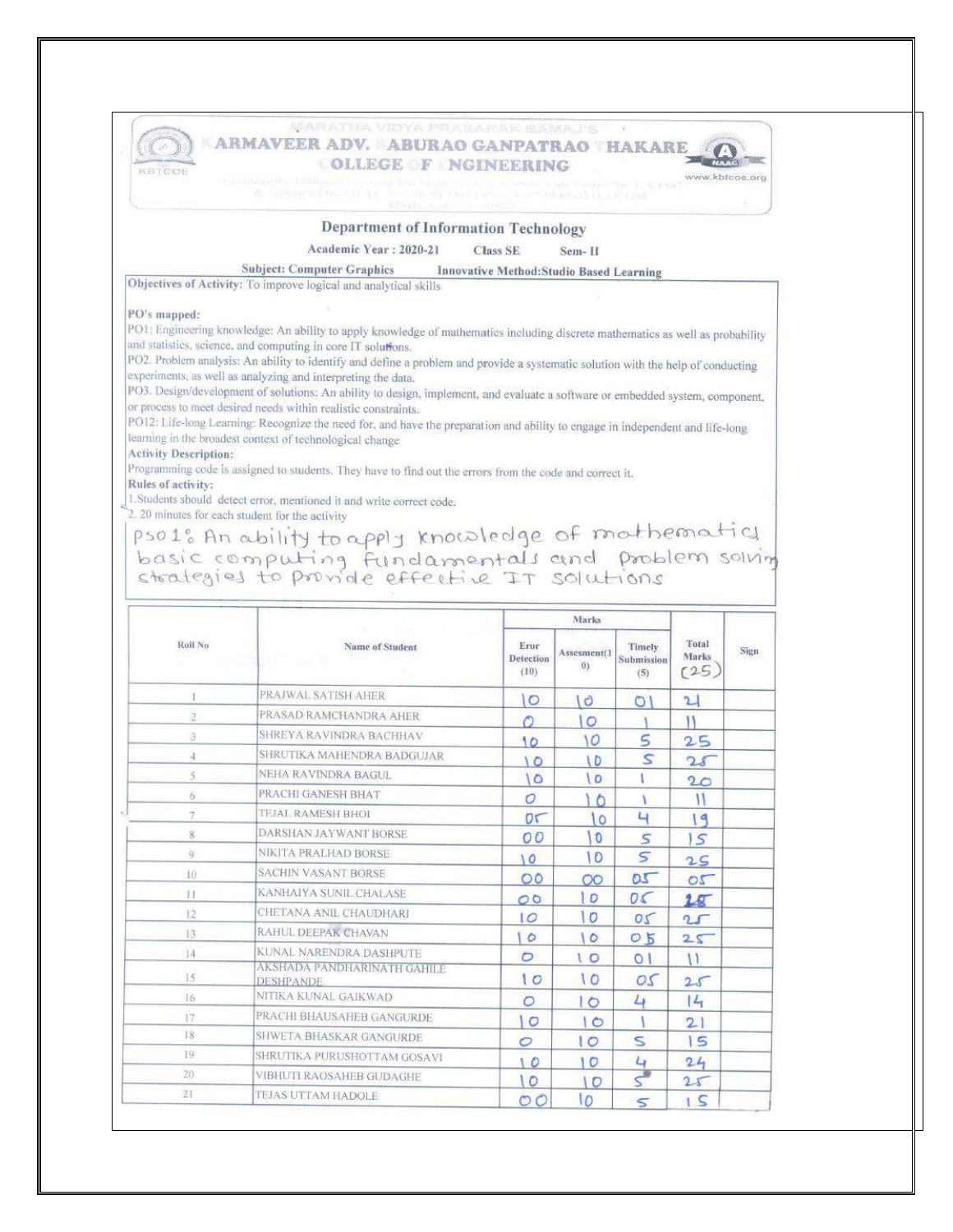| Roll No         | $\alpha$<br>Name of Student       | Eror<br>Detectio<br>n(10) | Assesmen<br>t(10) | Timely<br><b>Submiss</b><br>ion(5) | Total<br><b>Marks</b><br>(2s) | Sign |
|-----------------|-----------------------------------|---------------------------|-------------------|------------------------------------|-------------------------------|------|
| 22              | KHUSHI NANDKISHOR JADHAV          | $\overline{O}$            | $\circ$           | 5                                  | 25                            |      |
| 23              | SHREYAS MAHENDRA JADHAV           | 16                        | $\circ$           | $\circ$                            | 21                            |      |
| 24              | TEJASHRI RATAN JADHAV             | 10                        | $\overline{0}$    | OS                                 | 25                            |      |
| 25 <sub>1</sub> | SNEHAL RAJESH JAGTAP              | $\sqrt{2}$                | 10                | 05                                 | 25                            |      |
| 26              | POOJA RAJESH JAIN                 | $\overline{0}$            | $\sigma$          | $\circ$ <sup>1</sup>               | 21                            |      |
| 27              | PRASANNA JITENDRA KEDARE          | 10                        | lo                | $\circ$                            | 21                            |      |
| 28              | SARTHAK HARIBHAU KHALKAR          | 2                         | 10                | 05                                 | $\rightarrow$                 |      |
| 29              | SAMINA PARVEZ KHAN                | 10                        | 10                | $01^{7}$                           | 25                            |      |
| 30              | KRISHA DHIRENKUMAR KHANDHAR       | O                         | 10                | 05                                 | $\Delta$                      |      |
| 31              | GOPAL RAJESH MALANI               | 10                        | 08                | $\circ$                            | 19                            |      |
| 32              | SHOBHIT GAJANAN MOHADIKAR         | $\infty$                  | 10                | $\circ$                            | u                             |      |
| 33              | MEHUL DHARMENDRA MULCHANDANI      | 05                        | $\overline{O}$    | $\circ$ 1                          | 6                             |      |
| 34              | KARTIK BHASKAR NARAYANE           | $\circ$                   | $\circ$           | $\circ$                            | $\mathbf{z}$                  |      |
| 35              | PRARABDHA MAKRAND NATHE           |                           |                   |                                    |                               | Ab   |
| 36              | YUVRAJ PRAKASH NEMADE             | 10                        | $\circ$           | $\circ$                            | 21                            |      |
| 37              | CHETAN MAHENDRA NER               |                           |                   |                                    |                               | Ab   |
| 39              | RAJ DILIPRAO NIKAM                | 10                        | $\circ$           | 05                                 | 25                            |      |
| 40              | SAURAV SHANTARAM PARDESHI         | $O$ O                     | $\circ$           | 04                                 | $t_{1}$                       |      |
| 41              | AVISHKAR JAYVANT PATIL            |                           |                   |                                    |                               | Ab   |
| 42              | BHAGYASHRI UJWAL PATIL            |                           |                   |                                    |                               | Ab   |
| 43              | <b>MAYUR BHAGWAT PATIL</b>        | $\overline{0}$            | 10                | $\circ$                            | $\mathbf{L}$                  |      |
| 44              | PURVI KISHOR PATIL                | $\circ$                   | $\overline{6}$    | 05                                 | 25                            |      |
| 45              | SAHIL RAMESH PATIL                | 20                        | 05                | $\circ$                            | U                             |      |
| 46              | SAYALI BHARAT PATIL               | $\circ$                   | $\circ$           | 05                                 | 25                            |      |
| 47              | SRUSHTI RAOSAHEB PATIL            | $\overline{O}$            | I O               | 05                                 | 25                            |      |
| 48              | <b>ANJALI SANJAY RAJOLE</b>       | $\overline{10}$           | $\overline{10}$   | $\overline{4}$                     | 24                            |      |
| 49              | PAYAL KISHOR ROHRA                | $\overline{10}$           | $\overline{O}$    | $\circ$                            | $\sim$                        |      |
| 50              | ANIKET SHRIHARI SAINDRE           | O <sup>O</sup>            | 10                | $\circ$                            | $\mathbf{U}$                  |      |
| 51              | MANSI DINESH SALUNKHE             | $\overline{\mathcal{O}}$  | $\circ$           | $\circ$                            | п                             |      |
| 52              | POOJA NITIN SANKLECHA             | 20                        | $\overline{O}$    | 20                                 |                               |      |
| 53              | KETAN RAVINDRA SAPKALE            | 10                        | $\circ \circ$     | O <sub>1</sub>                     | 20<br>$\mathbf{U}$            |      |
| 54              | HRUTIKA BHARAT SAWANT             |                           | $\overline{O}$    | O <sub>3</sub>                     | 23                            |      |
| 55              | ZULFIN TAIYYAB SHAIKH             | $\overline{6}$<br>$\circ$ | $\overline{O}$    | 05                                 | 5                             |      |
| 56              | HARSHAL POPAT SHINDE              | $\overline{0}$            | $\overline{0}$    | $\circ$                            | 21                            |      |
| 57              | MEGHA BHARAT SHINDE               | $\circ$                   | $\circ$           | 05                                 | 15                            |      |
| 58              | RAJASHREE PRASHANT SHINDE         | 10                        | 10                | O S                                | 25                            |      |
| 59              | NISHIGANDHA PRAVIN SHIRSATH       | 05                        | 10                | $\sigma$                           | 20                            |      |
| 60              | PRATHAMESH MADHUKAR SHIRSATH      | 10                        | 10                | OS                                 | 25                            |      |
| 61              | CHINMAY BHASKAR SINNARKAR         | $\circ$                   | $\circ$           | $\circ$                            | u                             |      |
| 62              | KAMESHBHAI PRAVINBHAI SURYAVANSHI |                           |                   | $\circ$                            | $\blacksquare$                |      |
| 63              | SAKSHI RAJENDRA THETE             | O <sub>O</sub>            | $\overline{6}$    |                                    | $L_1$                         |      |
| 64              | SALONI SHAMKANT THETE             | O <sup>o</sup>            | $\overline{0}$    | 04                                 |                               |      |
| 65              | MAYUR NANAJI THOKE                | O <sub>O</sub>            | $\overline{C}$    | 04                                 | 14                            |      |
| 66              | PRIYANKA BALASAHEB VIDHATE        | O <sup>2</sup>            | 05                | $\circ$                            | $ 0\rangle$                   |      |
|                 |                                   | 10                        | $\overline{0}$    | 0 <sub>c</sub>                     | 21                            |      |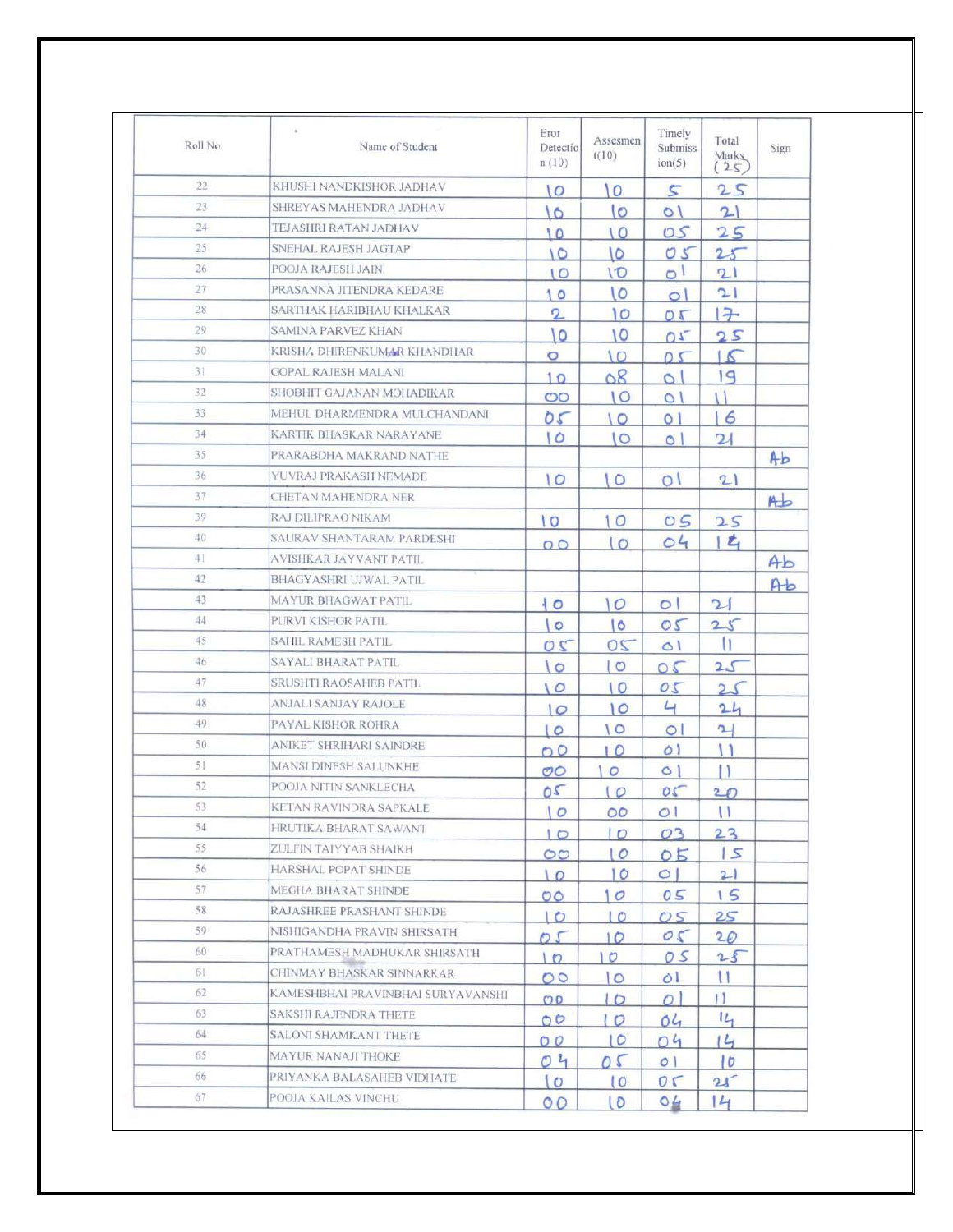| Roll No | 8<br>Name of Student              | Eror<br>Detectio<br>n(10) | Assesmen<br>t(10) | Timely<br><b>Submiss</b><br>ion(5) | Total<br>Marks<br>25 | Sign |         |
|---------|-----------------------------------|---------------------------|-------------------|------------------------------------|----------------------|------|---------|
| 68      | <b>AKSHAY SHARAD WAGH</b>         | $\overline{10}$           | $\overline{0}$    | 0 <sup>2</sup>                     | 2(                   |      |         |
| 69      | PRAJAKTA DNYANESHWAR WANKHEDE     | $\circ$                   | $\circ$           | 03                                 | $\overline{3}$       |      |         |
| 70      | SAKSHI SANJAY WAVDHANE            | ం                         | $\Omega$          | 20                                 | ١Ç                   |      |         |
| 71      | SWATI VISHNU ZAGADE               | $\overline{O}$            | $\circ$           | 20                                 | 2 <sup>1</sup>       |      |         |
| 72      | ISHIKA SHAMRAO GAIKWAD            | $\circ$                   | $\circ$           | O1                                 | 25                   |      | n.      |
| 73      | <b>MANAS RAJENDRA JADHAV</b>      | $\circ$                   | $\circ$           | $\circ$ 1                          | 21                   |      |         |
| 74      | DNYANESHWARI CHANDRAKANT GAIKWAD  | $\overline{O}$            | $\circ$           | 5                                  | 25                   |      |         |
| 75      | VAIBHAV RAVINDRA AHIRE            | $\mathbf{C}$              | $\overline{O}$    |                                    | 20                   |      |         |
| 76      | ROHIT SOMNATH ANARTHE             | $\circ$                   | $\circ$           |                                    | $\mathbf{U}$         |      |         |
| 77      | HARSHVARDHAN SHAILESH SURYAWANSHI |                           |                   |                                    |                      | Ab   |         |
| 78      | <b>VISHAL JIBHAU HIRE</b>         |                           |                   |                                    |                      | Ab   |         |
| 79      | KHUSHI HARISH BAFANA              | $\circ$                   | $\circ$           | 05                                 | 1 S                  |      |         |
| 80      | <b>MANSI VIKAS GANGURDE</b>       | $\overline{10}$           | $\mathbf{D}$      | 20                                 | 25                   |      |         |
| 81      | KANCHAN DHAUALU GHUTE             |                           |                   | $\circ$                            |                      |      | pocumed |
| 82      | <b>SAKSHI GORAKH GODSE</b>        | 10                        | $\circ$           | 05                                 | 25                   |      |         |
| 83      | MRUNALI VIJAY HANDGE              | $\bullet$                 | 10                | DS                                 | $\sqrt{2}$           |      |         |
| 84      | <b>GAYATRI SANJAY KUMAVAT</b>     | $\circ$                   | $\circ$           | 05                                 | $\sqrt{ }$           |      |         |
| 85      | SHOUNAK JAYANT PAITHANE           | $\circ$                   | $\circ$           | 05                                 | 19                   |      |         |
| 86      | MADHUSUDAN SANJAY PATIL           | $\circ$                   | $\circ$           | 05                                 | $\overline{C}$       |      |         |
| 87      | <b>NEHA HANSRAJ PAWAR</b>         | $1\circ$                  | $\circ$           | O <sub>1</sub>                     | $\mathbf{L}$         |      |         |
| 88      | RUTUJA KIRANKUMAR PAWAR           | $\circ$                   | $\overline{0}$    | 05                                 |                      |      |         |
| 89      | RAVI HANUMAN SIRAME               | $\circ$                   | $\circ$           | $\circ$                            | $\mathbf{u}$         |      |         |
| 90      | SANKET RAMESH WANKHEDE            | $\circ$                   | $\circ$           | 05                                 | $\subset$            |      |         |

the Ms. U. S. Tambe Subject Teacher

# **9. Impact Analysis : Insert graph of feedback analysis**

| <b>Questions</b>                                                       | 3-                    | $2-$              |             |  |  |
|------------------------------------------------------------------------|-----------------------|-------------------|-------------|--|--|
|                                                                        | <b>High/Excellent</b> | Moderate /Average | Slight/Poor |  |  |
| 1. Do you find                                                         | 39                    | 23                | 00          |  |  |
| Methodology Helpful?                                                   |                       |                   |             |  |  |
| 2. Does this helps for<br>analytical<br>improving<br>and logical skill | 38                    | 24                | 00          |  |  |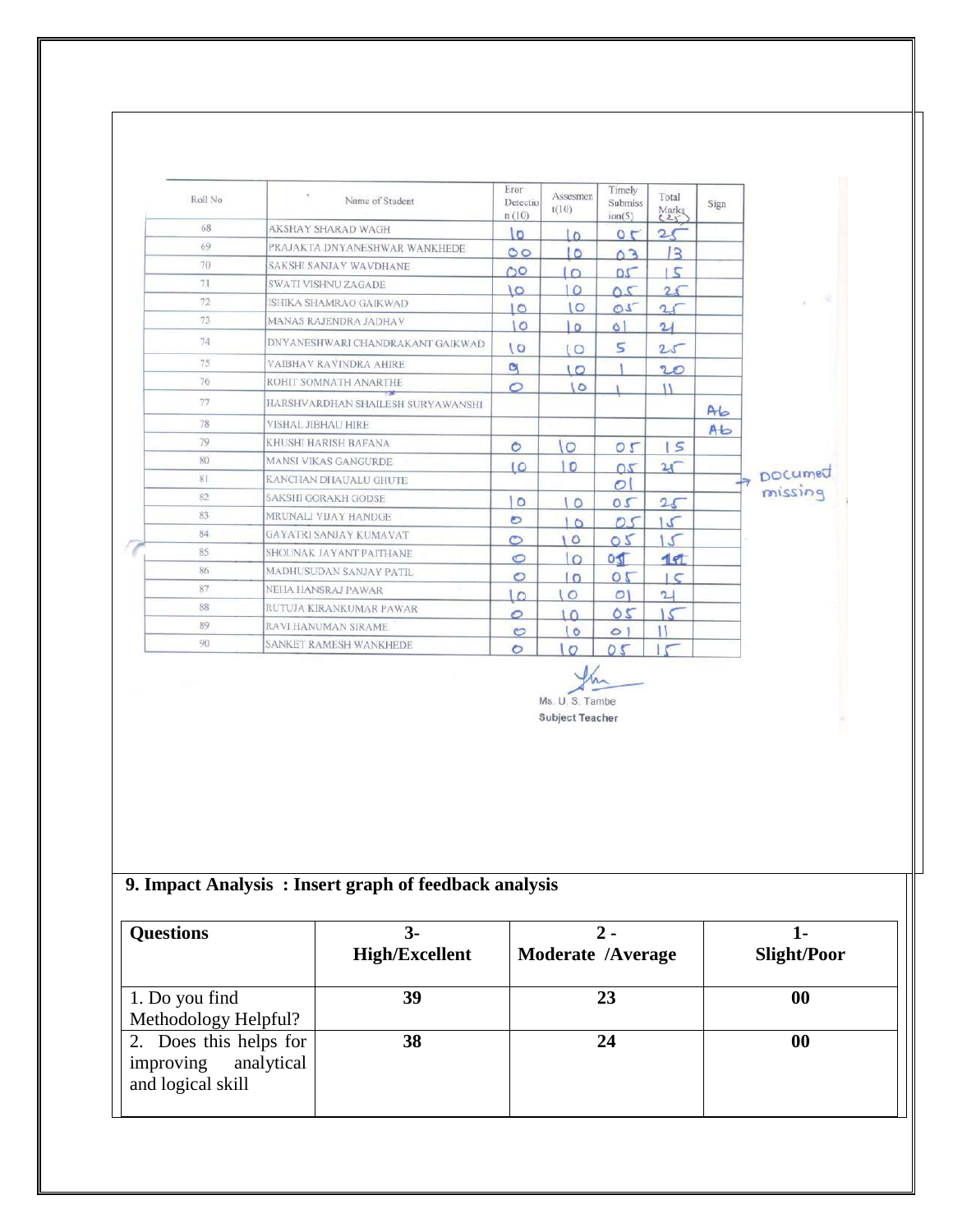